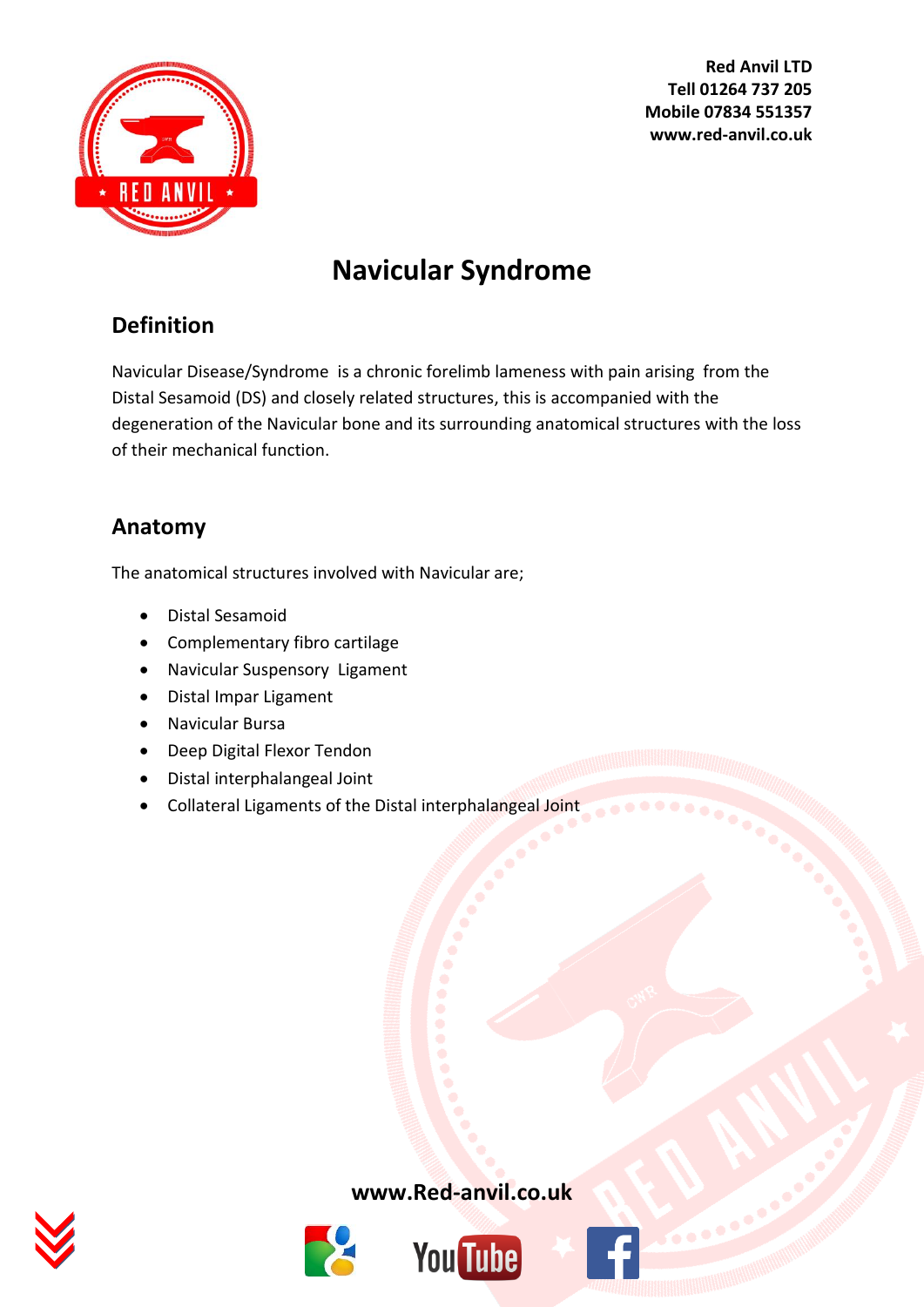

## **Causes**

Navicular has several causes that can cause pain in the palmer aspect of the foot. theie are 2 theories of Navicular that both result in the same degeneration of the Navicular theory.

### **Vascular Theory**

Vascular Theory is the reduction of blood flow to the Distal Sesamoid, this reduction in blood flow leads to a reduction of nutrition to the Navicular area.

The blood supply to the Distal Sesamoid is 1/3 Proximal 2/3 Distal meaning the Distal Sesamoid received most of its nutrition from below further supporting the Vascular Theory.

### **Biomechanical Theory**

Poor Conformation (Broken Back HPA & Long toe/Low Heels) puts more concussion and Vibration through the Distal Sesamoid overloading Distal Sesamoid and the surrounding structures









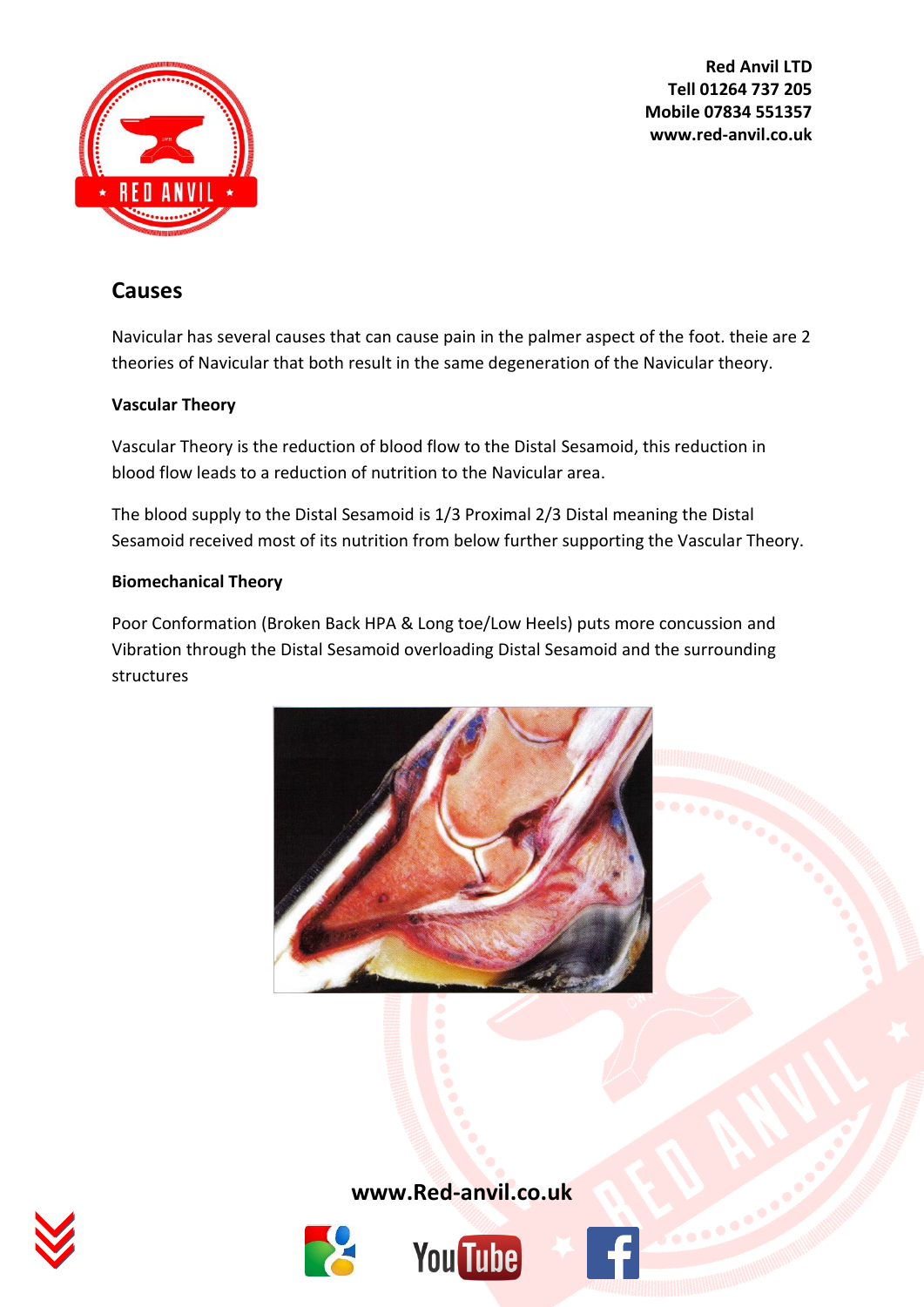



The Distal Sesamoid acts as a fulcrum for the Deep Digital Flexor Tendon as it passes over the Distal Interphalangeal Joint, this compresses the Distal Sesamoid into the Distal Interphalangeal Joint, this compression puts stress on the Navicular bursa and Complementary fibro cartilage on the tendon surface of the Distal Sesamoid leading to degeneration, this supports the biomechanical theory.

# **Clinical Signs**

The signs of Navicular can be seen first by the owner as a lameness when the horse is worked. This lameness can improve when the horse is worked on soft ground and will become worse with rest, the lameness can also be worse on herd ground and mechanised surfaces.

Other signs are

- $\downarrow$  pointing of the fore feet (this is reliving pressure on the palmer aspect of the feet)
- $\leftarrow$  Pottery gate
- $\frac{1}{2}$  lameness on one or both feet
- $\blacktriangle$  Abnormal shoe ware ( heavy toe ware)
- $\perp$  Loss of Performance
- $\frac{1}{\sqrt{2}}$  lameness will be worse on hard ground

Tension and Compression are the main forces involved in the degeneration of the anatomical structures and the biomechanical changed within the foot that affect the foot in the following ways.





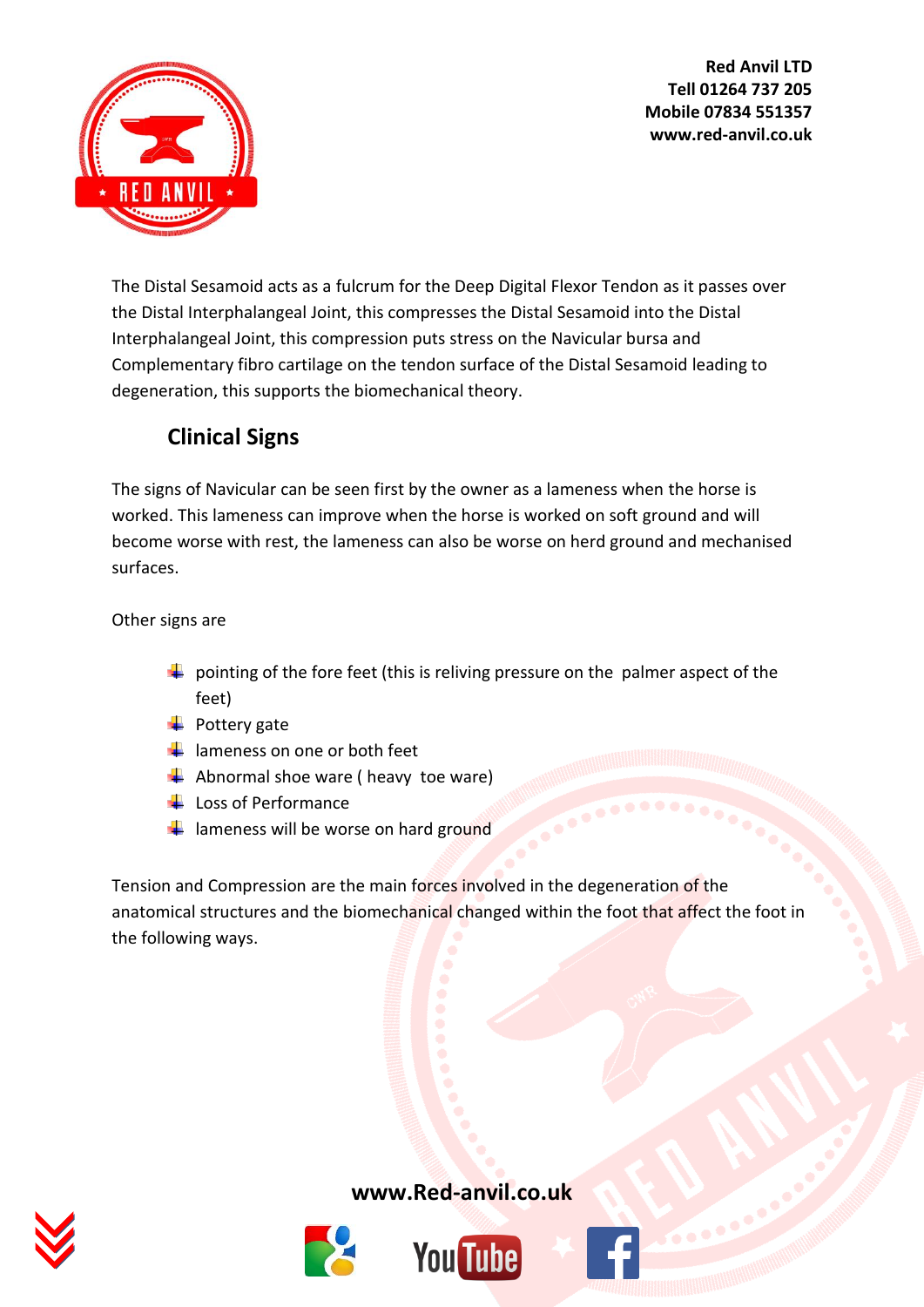

#### **Compression**

Chronic **Compression** of the Distal Sesamoid caused by the Deep Digital Flexor Tendon can cause;

- $\frac{1}{\sqrt{1}}$  inflammation of the Navicular Bursa
- $\ddot{+}$  Flattening of the Complementary fibro cartilage. (Making it less efficient in reducing friction and concussion).
- $\ddot{\phantom{1}}$  Erosion of the Complementary fibro cartilage and Sub Chondral Bone.
- $\overline{\phantom{a}}$  Adhesion between the Deep Digital Flexor Tendon and the Distal Sesamoid.
- Increased bone density beneath the cartilage making the bone brittle and prone to fractures.

#### **Tension**

Chronic **Tension** puts excess loading on the Navicular area and can cause the following

- $\ddot{\phantom{1}}$  Added tension on the ligaments lead to the degeneration of the structures and make them prone to strains.
- $\ddot$  The Navicular Suspensory ligament can become torn away from the Distal Sesamoid.
- $\ddot{+}$  Excess loading of the Navicular Suspensory ligaments can cause new bone growth on the outer edges of the bone, this can be seen on radiographs and is called **canoeing** , the Navicular bone looks longer with raised tips on radiographs.
- Restriction of blood flow away from the Navicular bone causes by the inflammation of the distal impar ligament and other surrounding structures increases the blood pressure within the bone . in response to the increased blood pressure the bone remodels by absorbing some of the minerals from the centre of the bone, this can be seen by enlarged foramen along the distal edge that is sometimes called **lollipoping**.







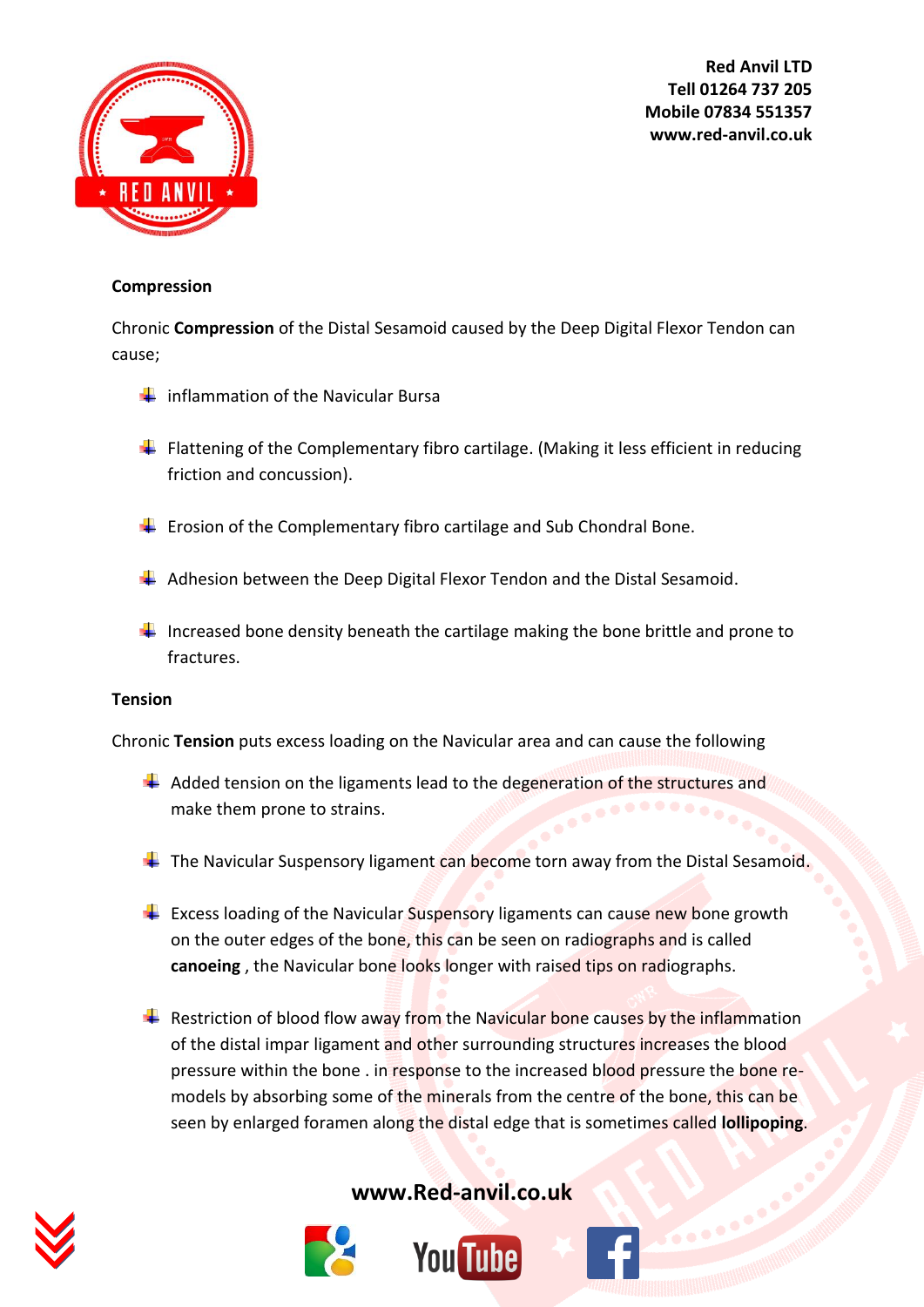

### **Diagnosis**

Diagnosis is based on the clinical signs observed by the horse, as well as other indicators.

- $\blacktriangle$  Abnormal shoe ware (toe heavy)
- $\downarrow$  Lameness
- $\downarrow$  pointing of the fore feet (this is reliving pressure on the palmer aspect of the feet)
- $\leftarrow$  Pottery gate
- $\frac{1}{2}$  lameness on one or both feet
- $\downarrow$  Loss of Performance
- $\frac{1}{\sqrt{2}}$  lameness will be worse on hard ground

A true diagnosis can only be made by a veterinary surgeon with the aid of

- $\downarrow$  Nerve Blocks can isolate where pain is coming from.
	- 1. Palmar Digital Nerve blocks the palmar aspect of the foot
	- 2. Bursal Block affects the Navicular Bursa
- $\leftarrow$  Thermographs
	- 1. increased thermal radiation indicates inflammation is taking place
- **A** Radiography's can show the degeneration  $\&$  remodelling of the Distal Sesamoid and shows Lollipoping (enlarged vascular Fossae) & canoeing (bony spurs) as well as the general degeneration of the area
	- 1. DP
	- 2. DP up
	- 3. DPr-PaDio
	- 4. PPr-DoDiO





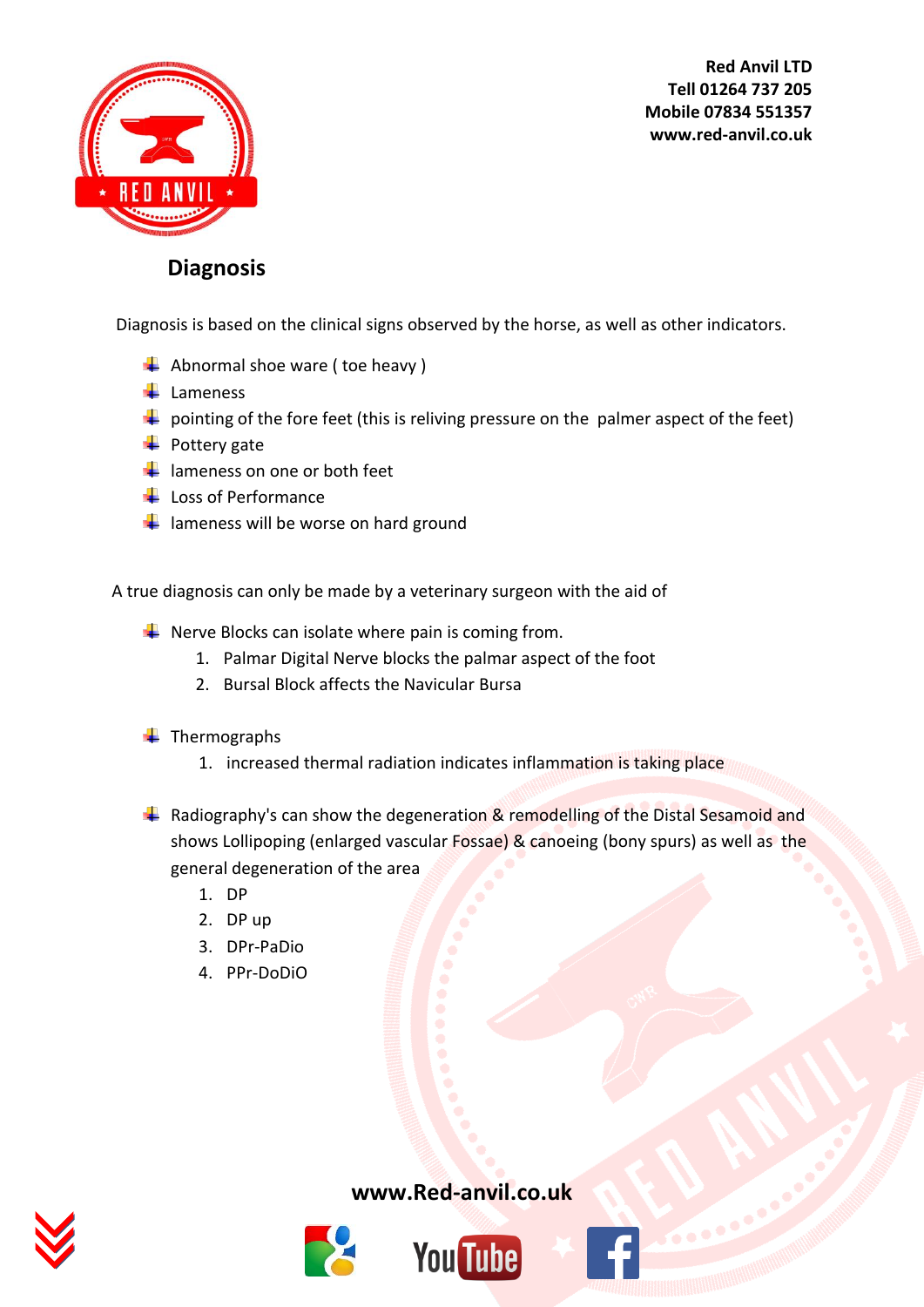

### **Veterinary Treatment**

Veterinary treatment is aimed at reducing pain and regaining blood flow.

For the reduction of pain veterinary surgeons can give NSAID's can perform surgery in the form of.

- **Neurectomy** (de-nerving ) by cutting Both Palmer Digital Nerves.
	- 1. This can lead to injuries going undetected and Neuroma Formation nodules form at the cut end on the nerves and can be very painful.
- **EXTERN** Desmotomy of the Navicular Suspensory Ligament
	- 1. This is only successful 50 % of the time and can cause a toe in conformation.

To aid in the regeneration of blood flow veterinary surgeons can use drugs such as;

- **If Isoxsuprine Isoxsuprine** Dilates blood vessel allowing for improved blood flow
- **Pentoxifyiline** (Trental) used to improve blood flow
- 
- ↓ Warfarin  **Reduces the likelihood of blood clotting**

### **Farriery Treatment**

Farriery treatment is aimed are achieving the following

- $\leftarrow$  Correct 3 Axis Balance
- $\triangleq$  Correct Hoot Pastern Axis
- $\div$  Protect & Support the Navicular area
- $\pm$  Reduce Lever Forces
- Reduce Tension on the Navicular area

A static and dynamic assessment will aid in a good trim and allow the farrier to correct any defects.

Once the trim is complete then shoe choice can help the bio-mechanical function of the foot. The first stage can be using a rolled toe to help reduce the forces of brakover with good caudal support.